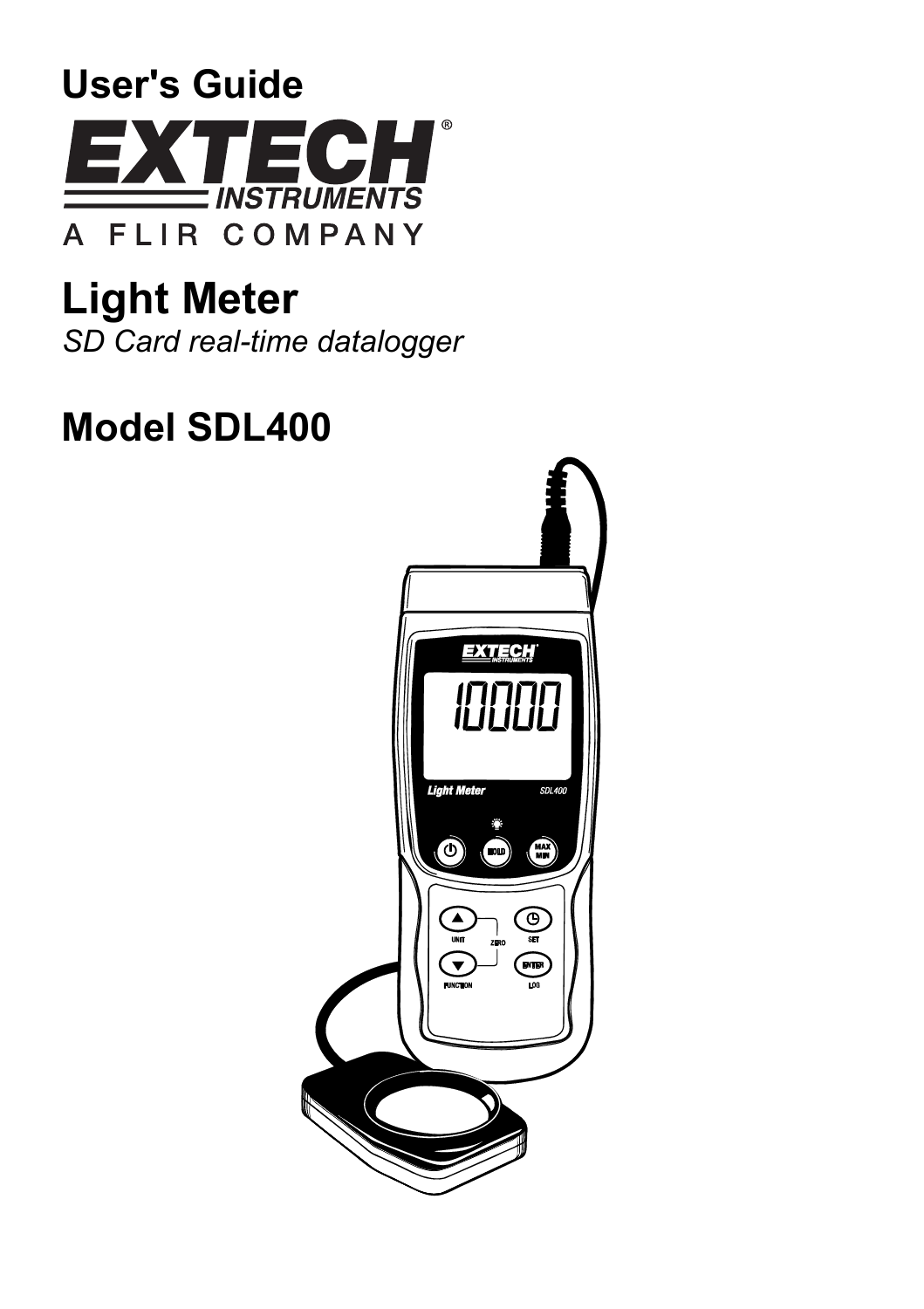### *Introduction*

Congratulations on your purchase of the Extech SDL400 Light Meter. This meter displays and stores light meter readings in three ranges: 2,000 / 20,000 / 100,000 LUX or Foot candles from the supplied domed light sensor. The meter automatically ranges light meter measurements and the light sensor spectrum meets C.I.E.

This meter also displays and logs temperature readings from a connected Type J or Type K thermocouple.

Logged data readings are stored on an SD card for transfer to a PC. This meter is shipped fully tested and calibrated and, with proper use, will provide years of reliable service.

### *Safety*

#### **International Safety Symbols**



This symbol, adjacent to another symbol or terminal, indicates the user must refer to the manual for further information.

### *Meter Description*

- 1. Temperature (thermocouple) input jack
- 2. Light Meter Sensor input plug
- 3. Measurement reading
- 4. Temperature units of measure
- 5. HOLD and Backlight  $\ddot{\ddot{\bullet}}$  key
- 6. MAX-MIN key
- 7. SET and Clock  $\Theta$  key
- 8. PC interface jack
- 9. Reset button
- 10. Power Adaptor jack
- 11. SD card slot
- 12. ENTER and LOG key
- 13. Down arrow ▼ / FUNCTION / ZERO key
- 14. Up arrow ▲ / UNIT / ZERO key
- 15. Power ON-OFF  $\Phi$  key
- 16. Thermocouple type or Light measurement unit of measure
- 17. Light Sensor dome

#### **Notes:**

Items 8, 9, and 10 are located behind the snap-off compartment cover on meter's right side. Battery compartment, tilt stand, and tripod mount are located on the rear of the instrument

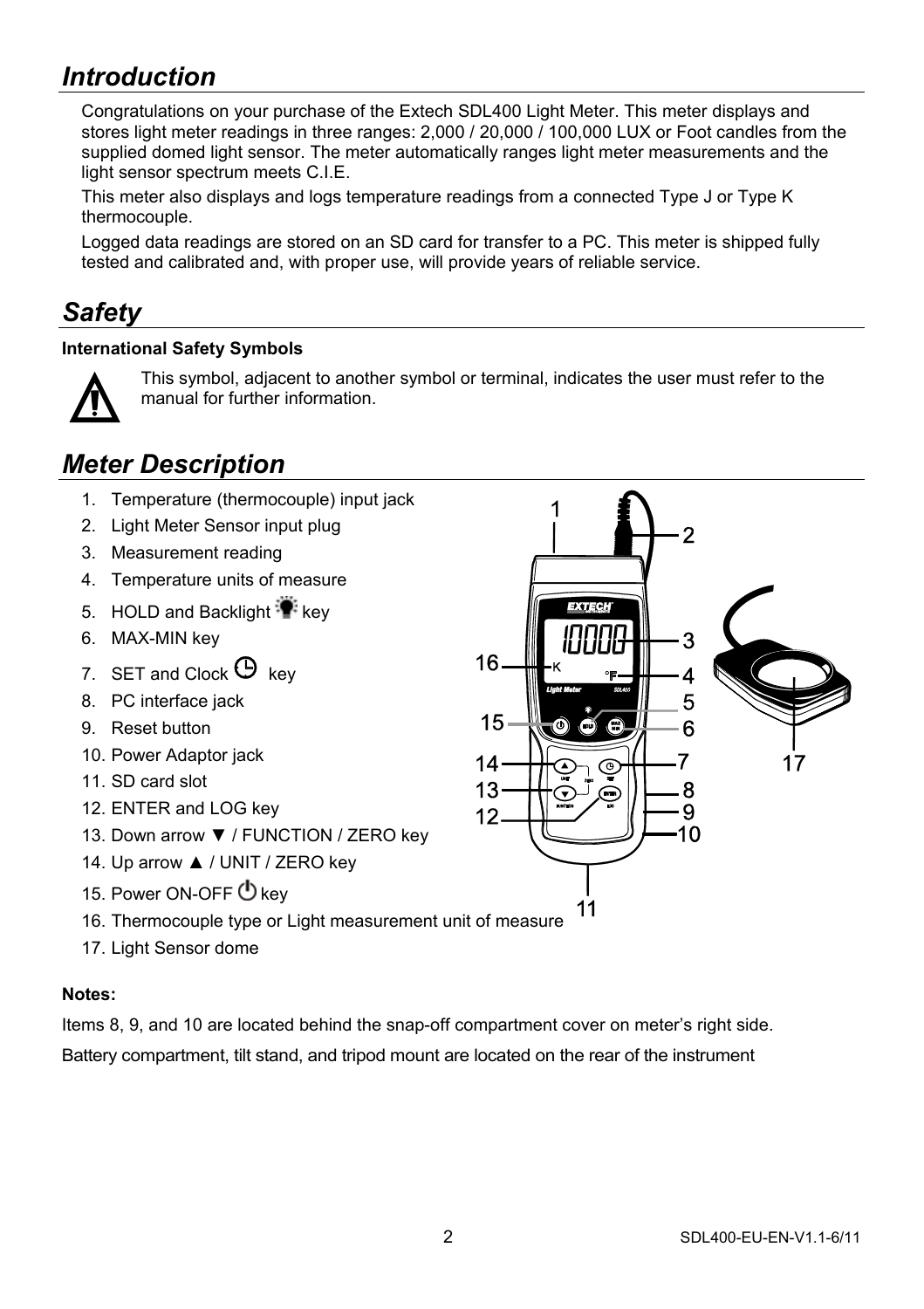### *Getting Started*

#### **Power ON-OFF**

- Power the meter by pressing and holding the power button  $\bigcirc$  for at least 1.5 seconds.
- Press and hold the power button for at least 1.5 seconds to power OFF the meter.
- This meter is powered by six (6) 1.5VDC 'AA' batteries or by optional AC adaptor. If the meter will not switch ON please check that fresh batteries are installed in the rear battery compartment or, in the case of the AC adaptor, check that the adaptor is connected correctly to the meter and to an AC source.

#### **Display Backlight**

To turn the display backlight ON or OFF, press and hold the backlight  $\ddot{\ddot{\bullet}}$  button for at least 1.5 seconds. The meter will beep when switching the backlight ON or OFF unless the beeper is disabled as described in the Setup Mode section of this user guide.

#### **Light Meter Sensor Connection**

The supplied light sensor is connected to the meter via the DIN jack at the top right of the meter. When taking measurements snap off the light sensor's protective cover and then replace the cover when finished.

#### **Light Meter Units of Measure**

The currently selected unit of measure is shown to the left of the light measurement reading on the meter's LCD. To change the unit of measure, press and hold the UNIT button until the desired unit of measure appears and then release the UNIT button. The available light measurement units are LUX and FOOT CANDLE (ft-cd).

#### **Thermocouple Temperature Sensor Connection**

A type K or J thermocouple temperature sensor can be connected via the sub-miniature thermocouple jack at the top left of the meter. The display icon for the type of thermocouple selected (J or K) is shown on the meter's LCD to the left of the temperature measurement. To change the type, use the Setup Mode.

#### **Temperature Measurement Units of Measure**

The currently selected unit of measure is shown below the temperature measurement reading on the meter's LCD. To change the unit of measure, press and hold the UNIT button until the desired unit of measure appears and then release the UNIT button. The available temperature measurement units are °C and °F.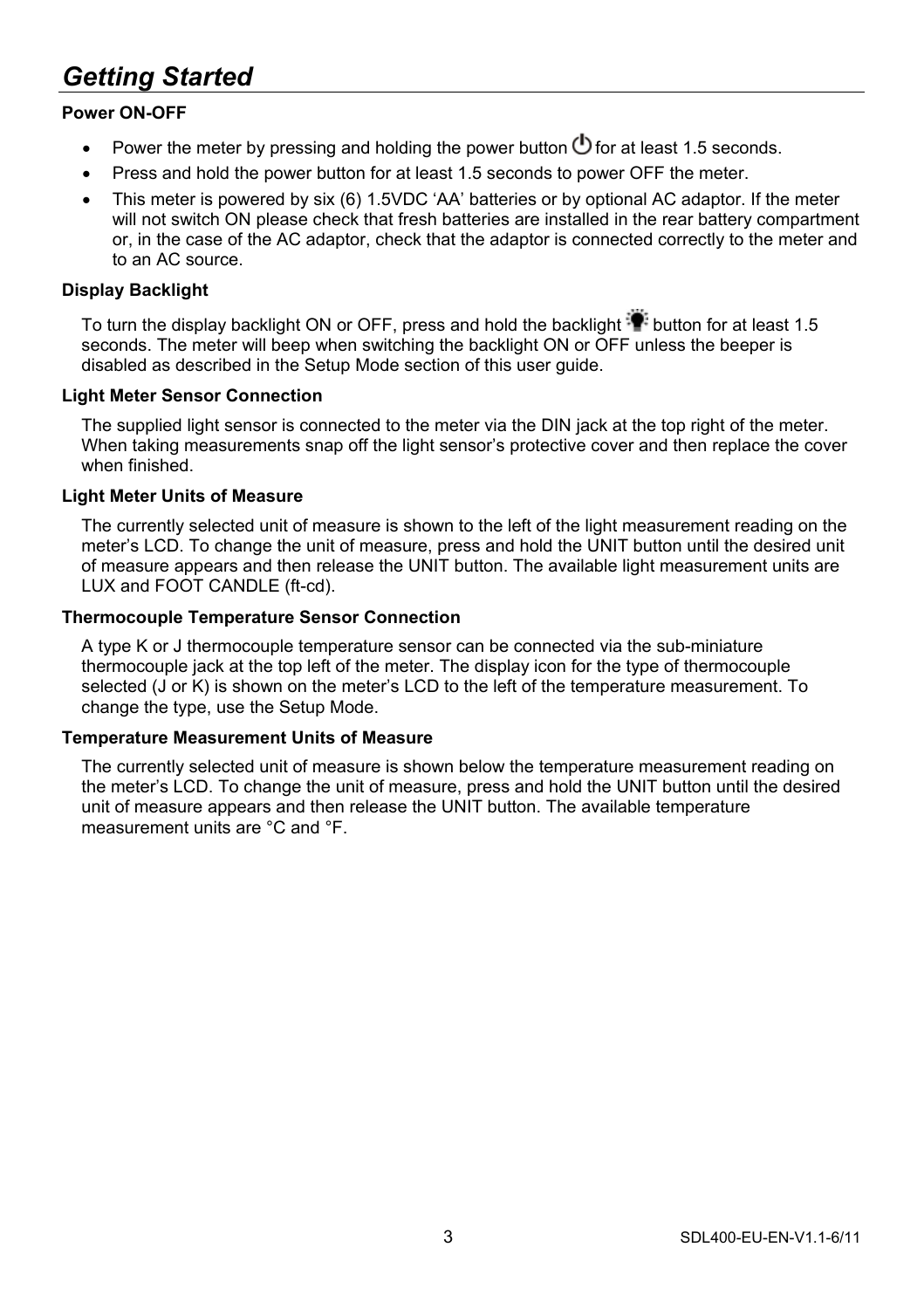### *Measurements*

#### **Light Meter Measurements**

- 1. Connect the light sensor to the top of the meter as previously described
- 2. Power the meter by holding the power button for at least 1.5 seconds
- 3. Select the Light Measurement mode by pressing and holding the FUNCTION button for at least 1.5 seconds (if necessary). The 'LIgHt' icon indicates the Light Meter mode
- 4. Select the desired unit of measure LUX or Foot candles by pressing and holding the UNIT button for at least 1.5 seconds (if necessary)
- 5. Place the sensor on a surface, or hold in hand, with the domed area facing the light source under test. The light sensor is dome shaped to accommodate light reaching it from various angles.
- 6. Read the measurement on the meter's LCD
- 7. This instrument measures light intensity (illuminance) in LUX or Foot candle measurement units

#### **ZERO Adjustment** (Light Measurement readings only)

To zero the light meter display, simply press and hold both arrow keys (▼ ▲) for at least 1.5 seconds. This is typically done with the protective sensor cover installed to ensure that a complete absence of light displays a zero reading. This zero function can also be used as a relative, or offset, function but remember to re-zero the meter with the protective cap on after such use.

#### **Temperature Measurements**

- 1. Connect the temperature sensor to the top of the meter as previously described
- 2. Power the meter by holding the power button for at least 1.5 seconds
- 3. Select the Temperature Measurement mode by pressing and holding the FUNCTION button for at least 1.5 seconds (if necessary). The 'tP' icon indicates the temperature mode of operation
- 4. Select the desired Thermocouple Type (K or J) in the Setup Mode
- 5. Select the desired unit of measure (C or F) in the Setup Mode
- 6. Hold the thermocouple in the air in the area under test
- 7. Read the temperature measurement on the meter's LCD

#### **Important Safety Note on Thermocouple Ratings**

The temperature range of this meter extends up to 1300°C (2372°F); however the range of thermocouple probes vary greatly; be sure to select a probe rated for the expected temperature measurement ranges.

#### **Data Hold**

To freeze a displayed reading on the LCD, momentarily press the HOLD button (the HOLD display icon will appear above the held reading. To release the held reading press the HOLD button again.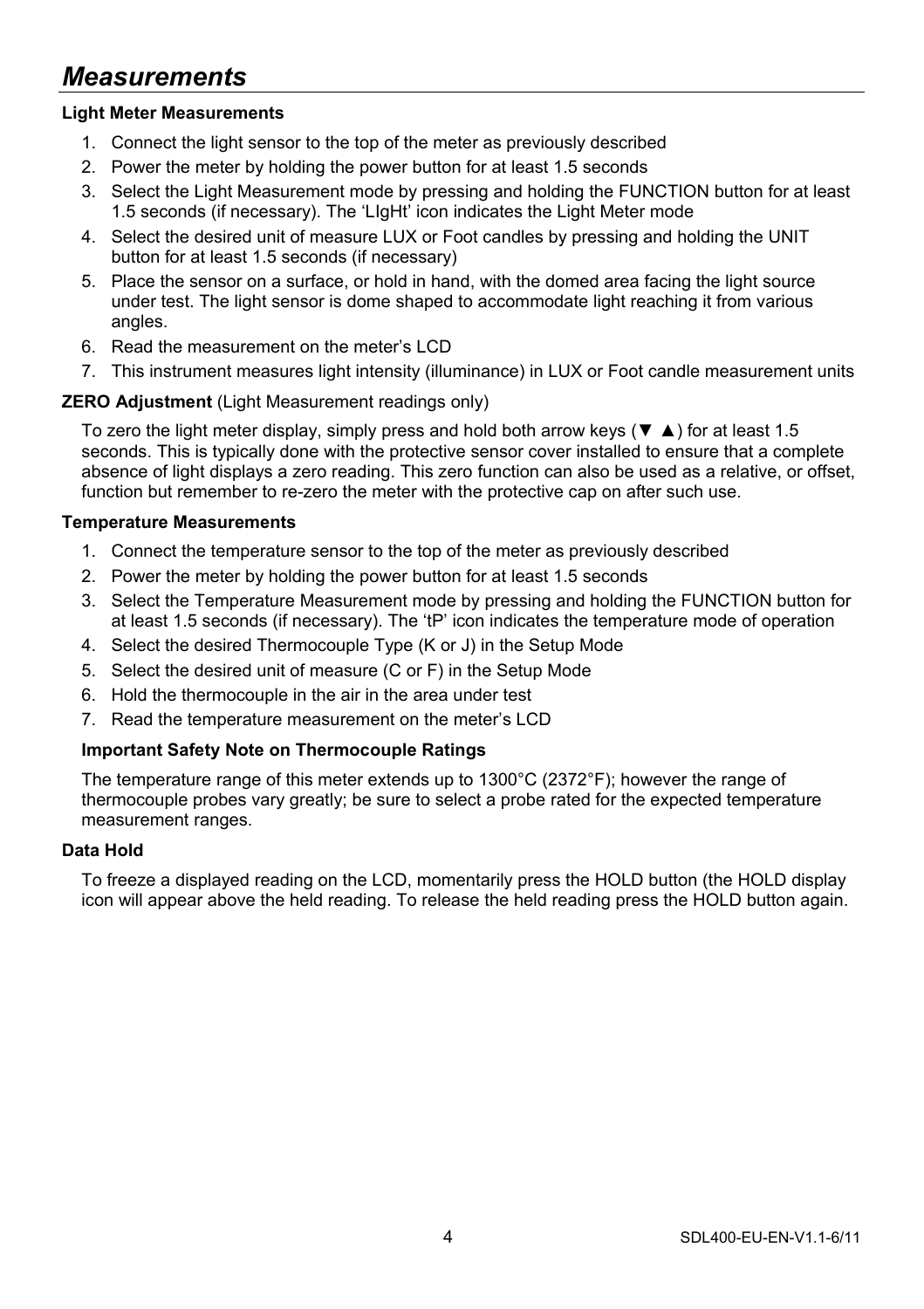### *Setup Mode*

#### **Basic settings at a glance**

To view the current configuration of the meter with regard to time, date, and datalogging sampling rate press the SET button momentarily. The meter will now display the configuration in quick succession. If the information is missed on the first try, simply press the SET button again until all of the information is noted.

#### **Accessing the Setup mode**

- 1. Press and hold the SET button for at least 1.5 seconds to access the Setup menu.
- 2. Press the SET button momentarily to step through the available parameters. The parameter type is shown on the bottom of the LCD and the current selection for that type is shown above it.
- 3. When a parameter is displayed that is to be changed, use the arrow keys to change the setting. Press the ENTER button to confirm a change.
- 4. Press and hold the SET button for at least 1.5 seconds to exit the Setup mode. Note that the meter automatically switches out of the Setup mode if no key is pressed within 7 seconds.
- 5. The available Setup parameters are listed below. Additional detailed information is provided below this list:
	- **dAtE** Set the clock (Year/Month/Date; Hours/Minutes/Seconds)
	- **SP-t** Set the datalogger sampling rate (Hours/Minutes/Seconds)
	- **PoFF** Automatic power-off management (Enable or disable the auto-power off function)
	- **bEEP** Set the beeper sound ON/OFF
	- **dEC** Set the numerical format; USA (decimal: 20.00) or European (comma: 20,00)
	- **Sd F** Format the SD memory card
	- **t-CF** Units of measure selection for temperature readings (C or F)
	- **tYPE** Select the Thermocouple type (K or J)

#### **Setting the Clock Time**

- 1. Access the **dAtE** parameter as described in the Accessing Setup Mode section above.
- 2. Use the arrow keys to change a value
- 3. Use the ENTER button to step through the selections
- 4. Press and hold the SET button for at least 1.5 seconds to exit to the normal operation mode (or simply wait 7 seconds for the meter to automatically switch to the normal operating mode)
- 5. The clock will keep accurate time even when the meter is switched off. However, if the battery expires the clock will have to be reset after fresh batteries are installed

#### **Setting the Datalogger Sampling Time (Rate)**

- 1. Access the **SP-t** parameter as described in the Accessing Setup Mode section above
- 2. The sampling rate can be set to '0' seconds (for manual logging) or 1, 2, 5, 10, 30, 60, 120, 300, 600, 1800, 3600 seconds for auto logging. Use the arrow keys to select the sampling rate
- 3. Press the ENTER button to confirm the entry
- 4. Press and hold the SET button for at least 1.5 seconds to exit to the normal operation mode (or simply wait 7 seconds for the meter to automatically switch to the normal operating mode)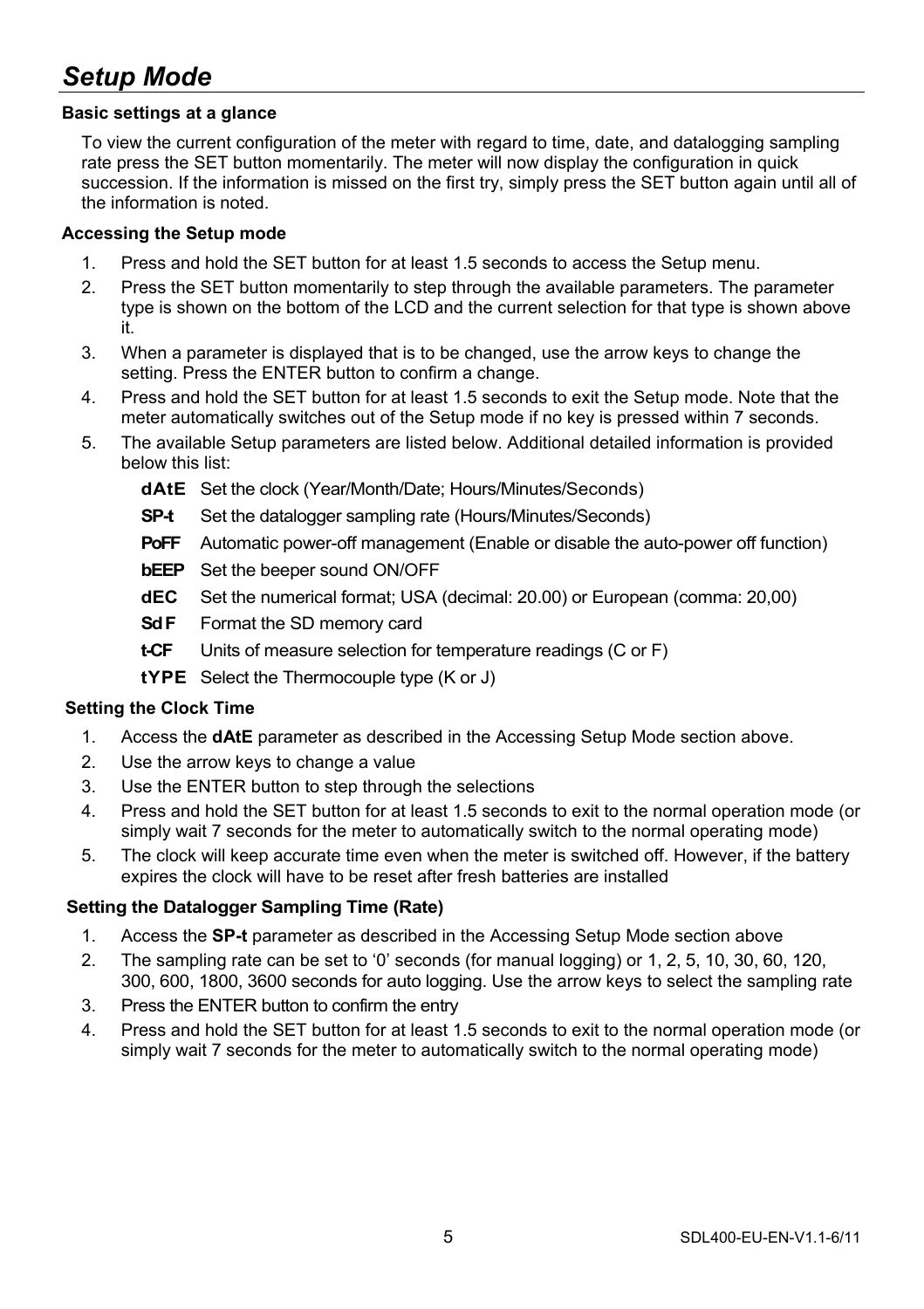#### **Enabling/Disabling the Auto Power OFF Feature**

- 1. Access the **PoFF** parameter as described in the Accessing Setup Mode section above.
- 2. Use the arrow buttons to select ON (enable) or OFF (disable). With the Auto Power OFF feature enabled, the meter will automatically switch OFF after 5 minutes of inactivity.
- 3. Press ENTER to confirm setting.
- 4. Press and hold the SET button for at least 1.5 seconds to exit to the normal operation mode (or simply wait 7 seconds for the meter to automatically switch to the normal operating mode).

#### **Set the Beeper Sound ON or OFF**

- 1. Access the **bEEP** parameter as described in the Accessing Setup Mode section above.
- 2. Use the arrow buttons to select ON (enable) or OFF (disable).
- 3. Press ENTER to confirm setting.
- 4. Press and hold the SET button for at least 1.5 seconds to exit to the normal operation mode (or simply wait 7 seconds for the meter to automatically switch to the normal operating mode).

#### **Numerical Format (comma or decimal)**

European and USA numerical formats differ. The meter defaults to USA mode where a decimal point is used to separate units from tenths, i.e. **20.00**; The European format uses a comma, i.e. **20,00** to separate units from tenths. To change this setting:

- 1. Access the **dEC** parameter as described in the Accessing Setup Mode section above.
- 2. Use the arrow buttons to select USA or EUro.
- 3. Press ENTER to confirm setting.
- 4. Press and hold the SET button for at least 1.5 seconds to exit to the normal operation mode (or simply wait 7 seconds for the meter to automatically switch to the normal operating mode).

#### **SD Card FORMATTING**

- 1. Access the **Sd-F** parameter as described in the Accessing Setup Mode section above.
- 2. Use the arrow buttons to select YES to format the card (select NO to abort). Note that all data on the card will be lost if formatting is attempted.
- 3. Press ENTER to confirm selection.
- 4. Press ENTER again to re-confirm.
- 5. The meter will automatically return to the normal operating mode when formatting is complete. If not, press and hold the SET button for at least 1.5 seconds to exit to the normal operation mode.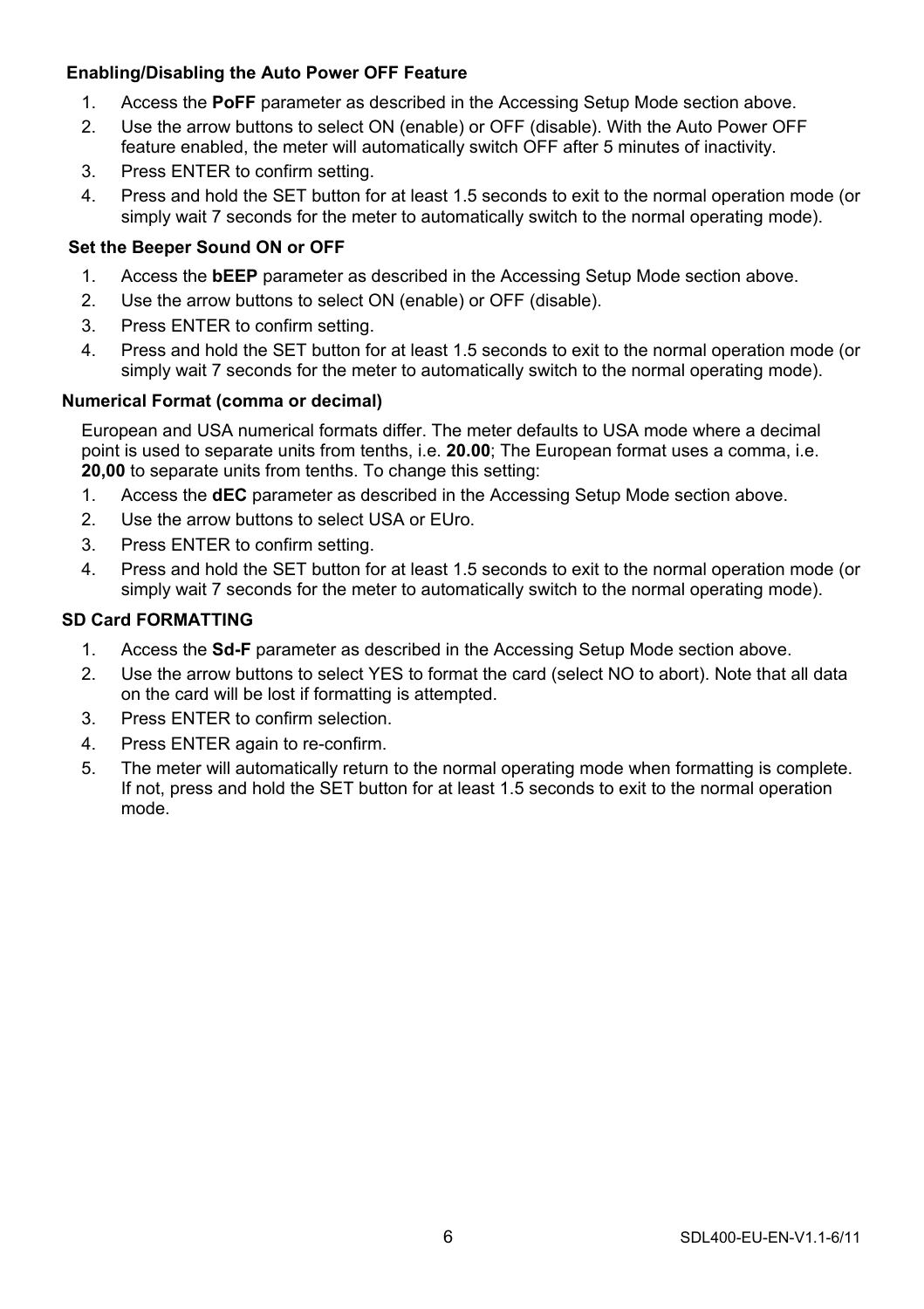#### **Set the Temperature Units of Measure (C or F)**

- 1. Access the **t-CF** parameter as described in the Accessing Setup Mode section above.
- 2. Use the arrow buttons to select the desired unit of measure
- 3. Press ENTER to confirm setting.
- 4. Press and hold the SET button for at least 1.5 seconds to exit to the normal operation mode (or simply wait 7 seconds for the meter to automatically switch to the normal operating mode).

#### **Set the Thermocouple Type** (K or J)

- 1. Access the **tYPE** parameter as described in the Accessing Setup Mode section above.
- 2. Use the arrow buttons to select the desired sensor type.
- 3. Press ENTER to confirm setting.
- Press and hold the SET button for at least 1.5 seconds to exit to the normal operation mode.

#### **System Reset**

If the meter's keys become inoperable or if the display freezes the Reset button can be used to reset the instrument.

- Use a paper clip or similar item to momentarily press the reset button located on the lower right side of the instrument under the snap-off compartment cover.
- After pressing the Reset button, switch the instrument ON by pressing and holding the POWER key for at least 1.5 seconds. If using the power adaptor unplug the adaptor and then plug it back in again to power the meter.

### *Max-Min Reading Record and Recall*

For a given measurement session, this meter can record the highest (MAX) and the lowest (MIN) readings for later recall.

- 1. Press the MAX-MIN button momentarily to access this mode of operation (REC icon appears)
- 2. The meter is now recording the MAX and MIN readings.
- 3. Press the MAX-MIN button again to view the current MAX readings (MAX icon appears). The readings on the display are now the highest readings encountered since the REC icon was switched on (when the MAX-MIN button was first pressed).
- 4. Press the MAX-MIN button again to view the current MIN readings (MIN icon appears). The readings on the display are now the lowest readings encountered since the REC icon was switched on (when the MAX-MIN button was first pressed).
- 5. To exit the MAX-MIN mode, press and hold the MAX-MIN button for at least 1.5 seconds. The meter will beep, the REC-MAX-MIN icons will switch off, the MAX-MIN memory will clear, and the meter will return to the normal operating mode.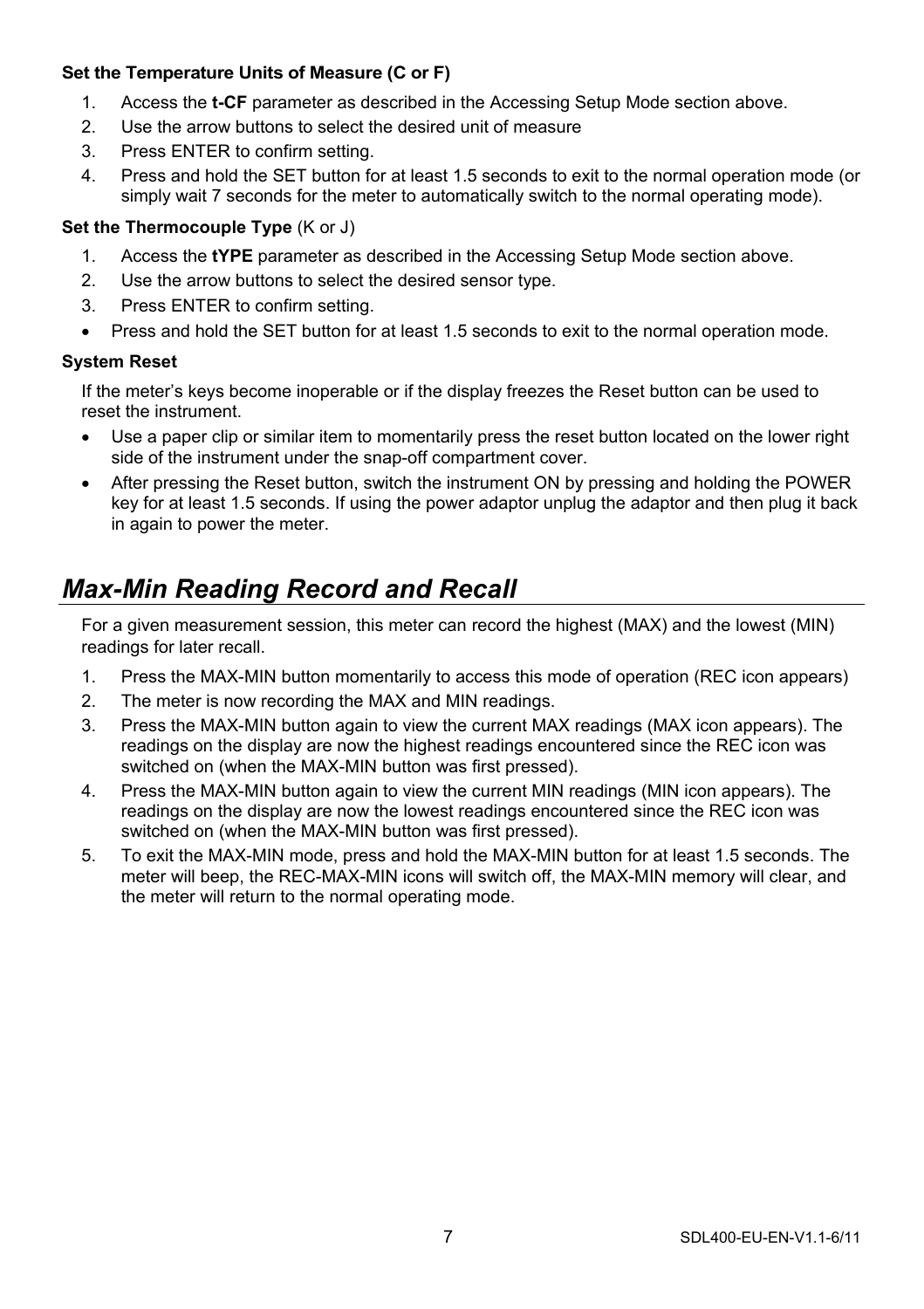### *Datalogging and PC Interface*

#### **Types of Data Recording**

- **Manual Datalogging:** Manually log up to 99 readings onto an SD card via push-button press.
- **Automatic Datalogging:** Automatically log data onto an SD memory card where the number of data points is virtually limited only by the card size. Readings are logged at a rate specified by the user.

#### **SD Card Information**

- Insert an SD card (from 1G size up to 16G) into the SD card slot at the bottom of the meter. The card must be inserted with the front of the card (label side) facing toward the rear of the meter.
- If the SD card is being used for the first time it is recommended that the card be formatted and the logger's clock set to allow for accurate date/time stamping during datalogging sessions. Refer to the Setup Mode section for SD card formatting and time/date setting instructions.
- European and USA numerical formats differ. The data on the SD card can be formatted for either format. The meter defaults to USA mode where a decimal point is used to separate units from tenths, i.e. **20.00**. The European format uses a comma, i.e. **20,00**. To change this setting, refer to the Setup Mode section.

#### **Manual Datalogging**

In the manual mode the user presses the LOG button to manually log a reading onto the SD card.

- 1. Set the sampling rate to '0' seconds as described in the Setup Mode section.
- 2. Press and hold the LOG button for at least 1.5 seconds and the lower portion of the display will show P-*n* (*n* = memory position number 1-99).
- 3. Momentarily press the LOG button to store a reading. The REC icon will flash each time a data point is stored.
- 4. Use the ▲ and ▼ buttons to select one of the 99 data memory positions in which to record.
- 5. To exit the manual datalogging mode, press and hold the LOG button for at least 1.5 seconds. The P*n* icon will switch off.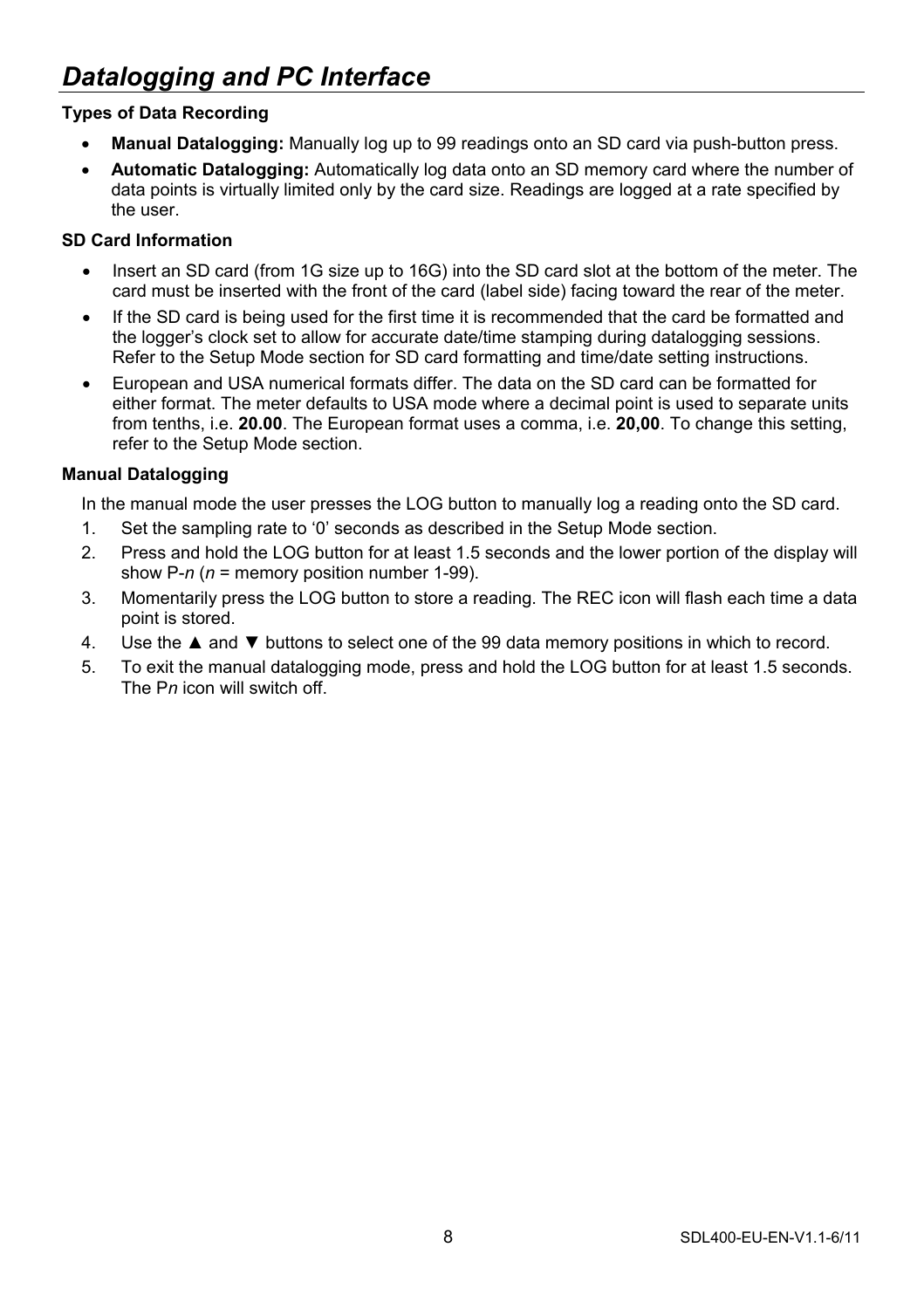#### Automatic Datalogging

In automatic datalogging mode the meter takes and stores a reading at a user-specified sampling rate onto an SD memory card. The meter defaults to a sampling rate of one second. To change the sampling rate, refer to the Setup Mode section (the sampling rate cannot be '0' for automatic datalogging):

- 1. Select the sampling rate in the Setup Mode (refer to Setup Mode section) to a value other than zero.
- 2. Press and hold the LOG button for at least 1.5 seconds. The meter will flash the REC icon at the selected sampling rate indicating that readings are now being automatically recorded to the SD card. Note that if the battery is low, the meter will flash the BAT icon and datalogging will not commence. Replace the batteries at this point (see Battery Replacement section of this guide)
- 3. If a card is not inserted or if the card is defective, the meter will display SCAN SD indefinitely. In this case, switch the meter OFF and try again with a valid SD card.
- 4. Pause the datalogger by pressing the LOG button momentarily. The REC icon will stop flashing and the sample rate will display for a short time. To resume logging simply press the LOG button again momentarily.
- 5. To terminate the datalogging session press and hold the LOG button for at least 1.5 seconds.
- 6. When an SD card is used for the first time a folder is created on the card and named **LXB01**. Up to 99 spreadsheet documents (each with 30,000 readings) can be stored in this folder.
- 7. When datalogging begins a new spreadsheet document named **LXB01001.xls** is created on the SD card in the LXB01 folder. The data recorded will be placed in the LXB01001.xls document until 30,000 readings are reached.
- 8. If the measurement session exceeds 30,000 readings, a new document will be created (LXB01002.xls) where another 30,000 readings can be stored. This method continues for up to 99 documents, after which another folder is created (LXB02) where another 99 spreadsheet documents can be stored. This process continues in this same fashion with folders LXB03 through LXB10 (last allowable folder).

#### **SD Data Card to PC Data Transfer**

- 1. Complete a datalogging session as detailed above in the previous sections. Hint: For the first few tests, simply record a small amount of test data. This is to ensure that the datalogging process is well understood before committing to critical, large scale datalogging.
- 2. With the meter switched OFF, remove the SD Card.
- 3. Plug the SD Card directly into a PC SD card reader. If the PC does not have an SD card slot, use an SD card adaptor (available at most outlets where computer accessories are sold).
- 4. Power the PC and run a spreadsheet software program. Open the saved documents in the spreadsheet software program (see example spreadsheet data screen below).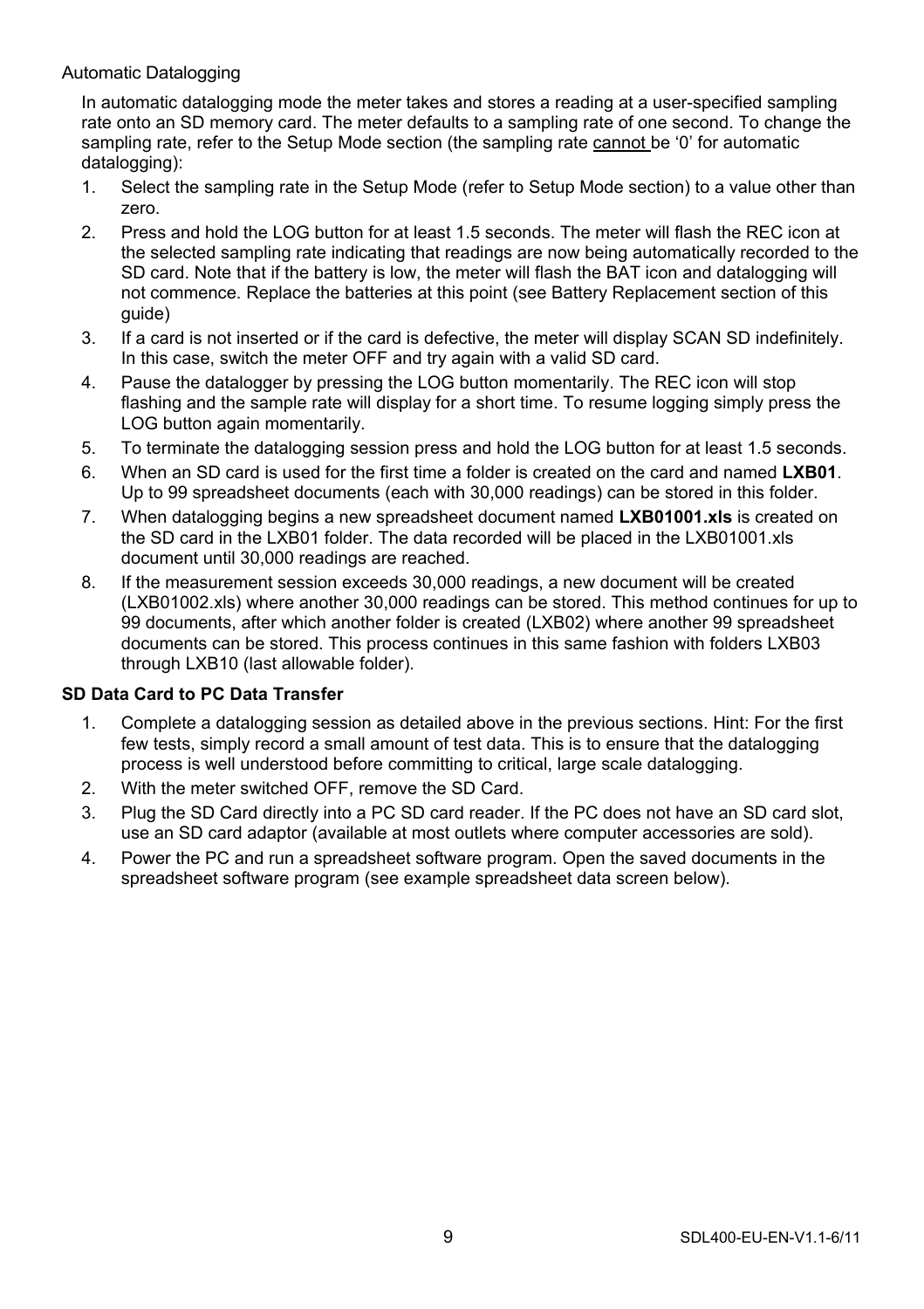#### Spreadsheet data example

|                | A                        | B        | C        | D     | E    |
|----------------|--------------------------|----------|----------|-------|------|
| 1              | <b>Position</b>          | Date     | Time     | Value | Unit |
| $\overline{a}$ | 1                        | 6/8/2011 | 15:00:00 | 600   | LUX  |
| 3              | $\overline{\phantom{a}}$ | 6/8/2011 | 15:00:01 | 600   | LUX  |
| $\overline{4}$ | 3                        | 6/8/2011 | 15:00:02 | 600   | LUX  |
| 5              | 4                        | 6/8/2011 | 15:00:03 | 600   | LUX  |
| 6              | 5                        | 6/8/2011 | 15:00:04 | 600   | LUX  |
| 7              | 6                        | 6/8/2011 | 15:00:05 | 600   | LUX  |
| 8              | 7                        | 6/8/2011 | 15:00:06 | 600   | LUX  |
| 9              | 8                        | 6/8/2011 | 15:00:07 | 600   | LUX  |
| 10             | 9                        | 6/8/2011 | 15:00:08 | 600   | LUX  |
| 11             | 10                       | 6/8/2011 | 15:00:09 | 600   | LUX  |
| 12             | 11                       | 6/8/2011 | 15:00:10 | 600   | LUX  |
| 13             | 12                       | 6/8/2011 | 15:00:11 | 600   | LUX  |
| 14             | 13                       | 6/8/2011 | 15:00:12 | 600   | LUX  |
| 15             | 14                       | 6/8/2011 | 15:00:13 | 600   | LUX  |
| 16             | 15                       | 6/8/2011 | 15:00:14 | 600   | LUX  |

#### **RS-232/USB PC Interface**

The optional 407001A software kit (software and cable) allows streaming of data to a PC via the RS232 Output jack.

#### **AC Power Adaptor**

This meter is normally powered by six (6) 1.5V 'AA' batteries. An optional 9V power adaptor is available. When the adaptor is used, the meter is permanently powered and the power button will be disabled.

### *Battery Replacement and Disposal*

When the low battery icon  $\bowtie$  appears on the LCD, the batteries must be replaced. Several hours of accurate readings are still possible in this condition; however batteries should be replaced as soon as possible. Note that the Datalogger will not run with the low battery symbol showing.

- Remove the two (2) Phillips screws from the rear of the meter (directly above the top of the tilt stand).
- Remove and safely place the battery compartment and screws where they will not be damaged or lost.
- Replace the six (6) 1.5V 'AA' batteries observing polarity.
- Replace the battery compartment cover with the two (2) Phillips screws.



All EU users are legally bound by the battery ordinance to return all used batteries to collection points in your community or wherever batteries / accumulators are sold! Disposal in the household garbage is prohibited!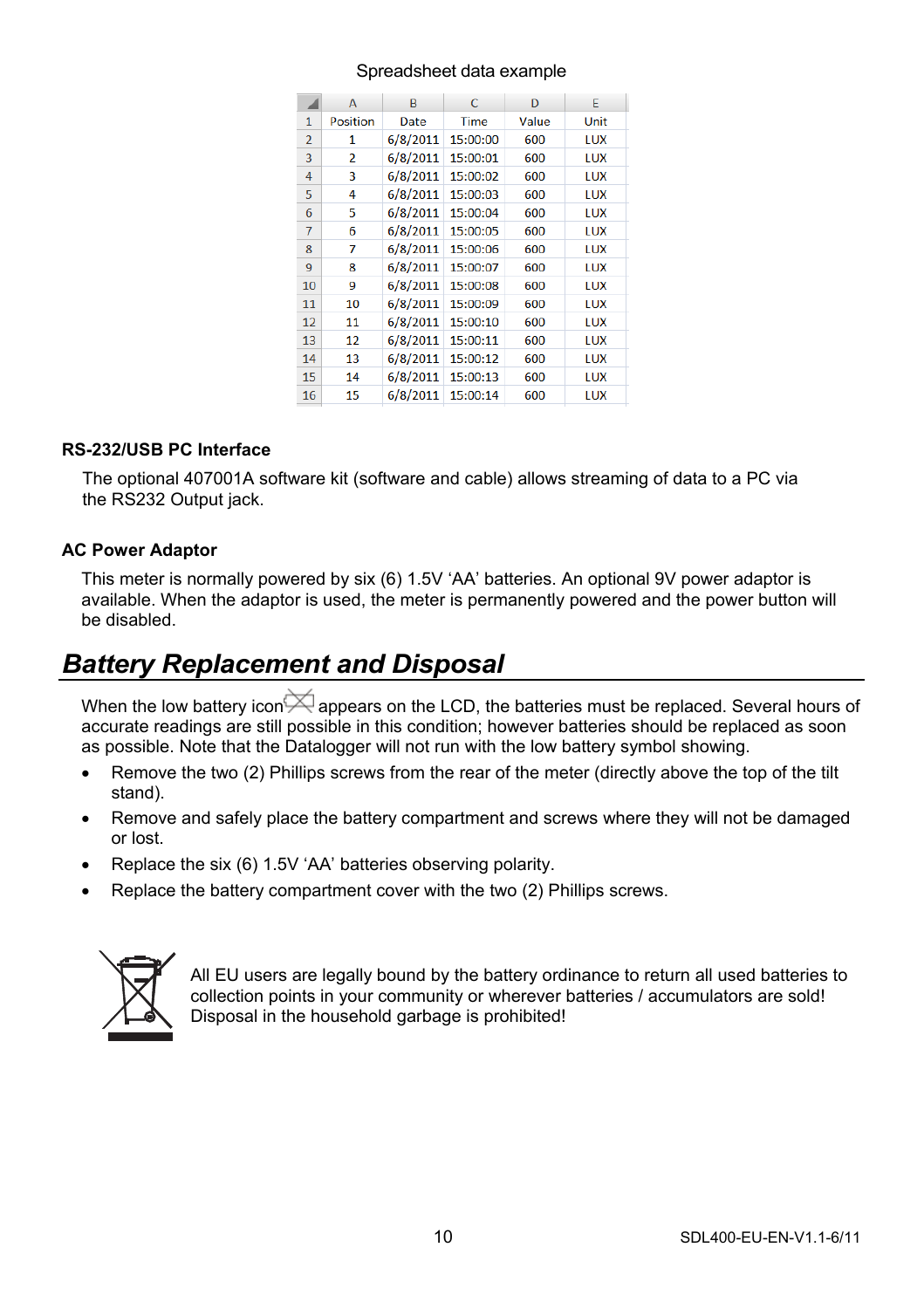## *Specifications*

| <b>General Specifications</b> |                                                                                                                                                                   |  |  |
|-------------------------------|-------------------------------------------------------------------------------------------------------------------------------------------------------------------|--|--|
| Display                       | Backlit LCD; LCD size: 52 x 38mm (2 x 1.5")                                                                                                                       |  |  |
| Status indicators             | Over-range (----) and low battery $\cong$                                                                                                                         |  |  |
| Sensor types                  | Light: Supplied color corrected, domed light intensity sensor (meets<br>C.I.E.); Temperature: Thermocouple (J or K) temperature probe                             |  |  |
| Temperature compensation      | Automatic compensation for thermocouple temperature<br>measurements                                                                                               |  |  |
| <b>Measurement Units</b>      | Temperature: °C, °F; Light: LUX, Foot candles                                                                                                                     |  |  |
| Zero Adjust                   | Light function only. Front panel push-button.                                                                                                                     |  |  |
| Datalogger Sampling Rate      | AUTO LOGGING: 1, 2, 5, 10, 30, 60, 120, 300, 600, 1800,<br>3600 seconds. Note that a one (1) second sampling rate<br>can cause some data loss on slower computers |  |  |
|                               | MANUAL LOGGING: Set the sampling rate to '0'                                                                                                                      |  |  |
| Memory Card                   | SD memory card: 1GB to 16GB size                                                                                                                                  |  |  |
| Data Hold                     | Freeze the displayed reading                                                                                                                                      |  |  |
| <b>Memory Recall</b>          | Record and Recall the Maximum and Minimum readings                                                                                                                |  |  |
| Display update rate           | Approx. 1 second.                                                                                                                                                 |  |  |
| Data Output                   | RS-232 / USB PC computer interface; for use with optional<br>software kit part number 407001A                                                                     |  |  |
| <b>Operating Temperature</b>  | 0 to 50 $^{\circ}$ C (32 to 122 $^{\circ}$ F)                                                                                                                     |  |  |
| <b>Operating Humidity</b>     | 85% R.H. max.                                                                                                                                                     |  |  |
| Auto Power OFF                | After 10 minutes of inactivity (can be disabled)                                                                                                                  |  |  |
| Power Supply                  | Six (6) 1.5 VDC batteries (optional 9V AC adaptor)                                                                                                                |  |  |
| Power Consumption             | Normal operation (backlight & datalogger OFF): approx. 6.5mAdc<br>With backlight OFF and datalogging ON: approx. 30mAdc                                           |  |  |
|                               | With backlight ON add approx. 16mAdc                                                                                                                              |  |  |
| Weight                        | 346g (0.76 lbs.) meter only                                                                                                                                       |  |  |
| Dimensions                    | Main instrument: 182 x 73 x 47.5mm (7.1 x 2.9 x 1.9")                                                                                                             |  |  |